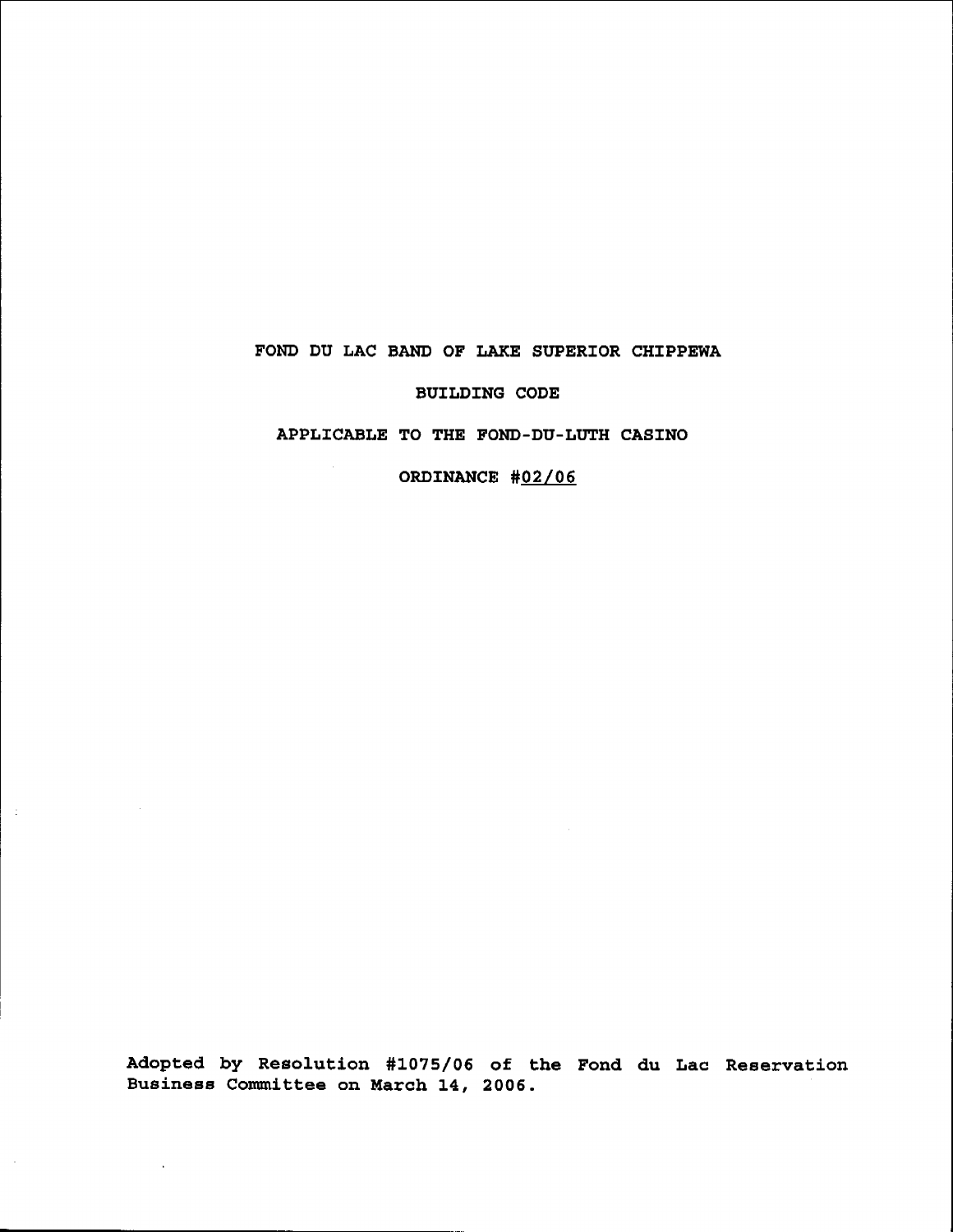## **FOND DU LAC BAND OF LAKE SUPERIOR CHIPPEWA**

### **BUILDING CODE**

#### **APPLICABLE TO THE FOND-DU-LUTH CASINO**

#### **ORDINANCE #02/06**

### **CHAPTER 1**

### **AUTHORITY AND PURPOSE**

**Section 101 Authoritv.** This Ordinance is enacted pursuant to the inherent sovereign authority of the Fond du Lac Reservation Business Committee, as the governing body of the Fond du Lac Band of Lake Superior Chippewa, as exercised in accordance with Article VI of the Revised Constitution of the Minnesota Chippewa Tribe, and as recognized under the laws of the United States of America, particularly under Section 16 of the Indian Reorganization Act of 1934, 25 U.S.C. § 476, and the Indian Gaming Regulatory Act of 1988, 25 U.S.C. § 2701 et seq.

**Section 102 Purpose.** The purpose of this Ordinance is to give regulatory force and effect to the contractual obligation of the Reservation Business Committee under Section 4 of the "Tribal-City Accord Between the City of Duluth and the Fond du Lac Band of Lake Superior Chippewa," dated June 20, 1995, to adopt the substantive standards and requirements of the Minnesota Building Code, Minnesota Statutes Chapter 16 and derivative regulations, and the Building Code of the City of Duluth, Duluth City Code Chapter 10, as the law of the Fond du Lac Band applicable to the Band's activities at the Fond-du-Luth Casino, located at 129 East Superior Street, Duluth, Minnesota, which is within the Fond du Lac Reservation, to the extent that such application is not inconsistent with the laws of the United States.

**Section 103 Reservation of Rights.** The Reservation Business Committee reserves the right to amend or repeal all or any part of this Ordinance at any time and there shall be no vested rights of any kind against such amendment or repeal. All the rights, privileges, or immunities conferred by this Ordinance or by acts done pursuant thereto shall exist subject to the power of the Reservation Business Committee to amend or repeal this Ordinance or any part herein at any time. Nothing in this Ordinance shall be construed to constitute a waiver of the sovereign immunity of the Fond du Lac Band or <sup>a</sup> consent to jurisdiction by any forum not expressly authorized to exercise jurisdiction under this Ordinance.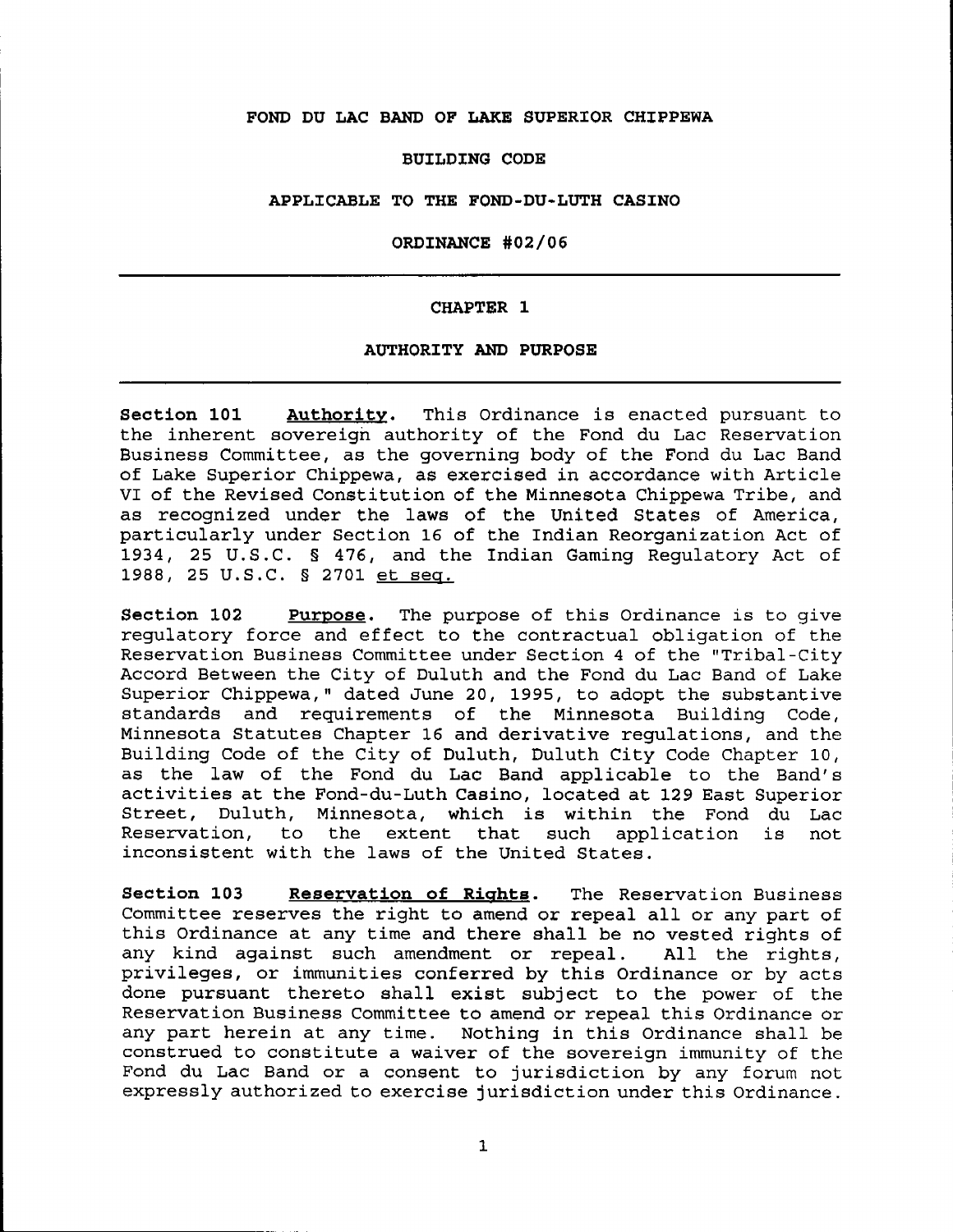Any provision of this Ordinance which is inconsistent or incompatible with applicable federal law shall be invalid and<br>unenforceable to the extent of such inconsistency or unenforceable to the incompatibility, provided, however, that all remaining provisions shall be given full force and effect.

## **CHAPTER 2**

## **DEFINITIONS AND INTERPRETATION**

# **Section 201 Definitions**

- a. **"Band"** shall mean the Fond du Lac Band of Lake Superior Chippewa.
- b. **"Building Inspector for the Fond-du-Luth Casino"** shall mean <sup>a</sup> person who is (1) authorized by Resolution of the Reservation Business Committee in accordance with Section 301 to administer the provisions of this Ordinance and all standards adopted by reference herein and (2) certified in accordance with Minnesota Statute § 16B.65 and Chapter 1301 of the Minnesota Rules.
- c. **"Fond du Lac Reservation"** shall mean all lands set aside under treaty or statute as the lands of the Fond du Lac Band, and includes the land on which the Fond-du-Luth Casino is located.
- d. **"Reservation Business Committee"** shall mean the elected governing body of the Fond du Lac Band.

## **Section 202 Interpretation**

The provisions of this Ordinance, and all laws and regulations adopted hereunder, shall be interpreted and administered in a manner which secures and maintains, to the greatest degree permissible under law, the independent right of self-government of the Fond du Lac Band over activities and operations at the Fond-du-Luth Casino.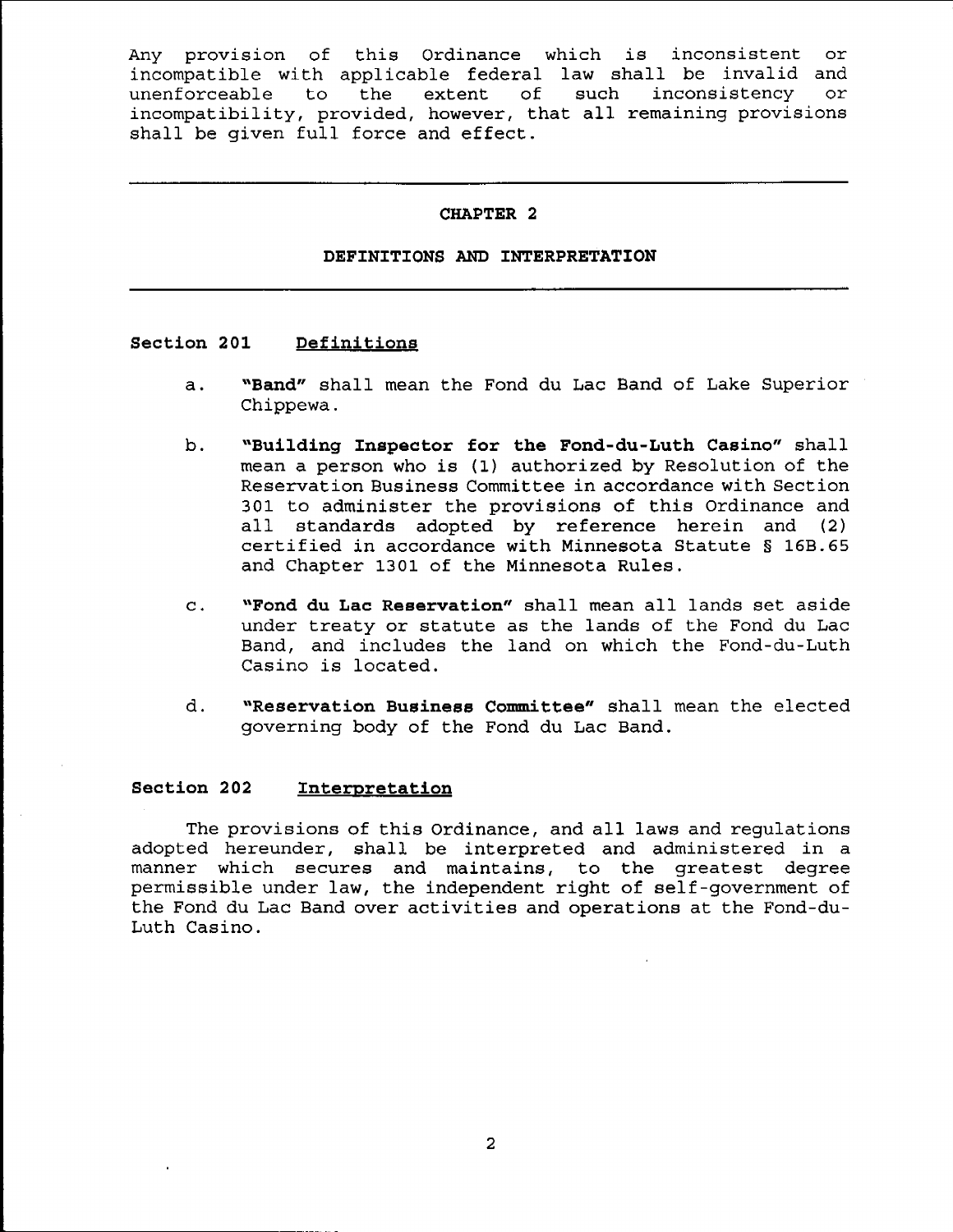## **CHAPTER 3**

# **ADOPTION OF THE SUBSTANTIVE PROVISIONS OF STATE AND CITY BUILDING CODES BY REFERENCE**

# **Section 301 Adoption of Substantive Provisions of State and City Building Codes by Reference**

The Reservation Business Committee hereby adopts the substantive standards of the Minnesota Building Code, Minnesota Statutes Chapter 16B.59 et seq., Minnesota Rules Chapter 1300 et seq., and the Duluth City Code, Chapter 10, provided that any review, permits, inspection and enforcement under such standards shall exclusively be as set forth under Chapter <sup>4</sup> of this Ordinance.

## **CHAPTER 4**

# **ADMINISTRATION**

# **Section 401 Appointment of Building Inspector**

- a. The Reservation Business Committee shall appoint and designate by resolution a "Building Inspector for the Fond-du-Luth Casino", who shall authorized to enforce the provisions of this Ordinance and all substantive standards adopted by reference hereunder. Such appointment shall be for such duration as determined by the Reservation Business Committee
- b. The person appointed Building Inspector for the Fond-du-Luth Casino shall be certified in accordance with Minnesota Statute § 16B.65 and Minnesota Rules Chapter 1301.

## **Section 402 Administration of Building Code Standards**

The Building Inspector for the Fond-du-Luth Casino shall have the following powers and responsibilities:

- a. Issuance of permits;
- b. ---------------------,<br>Review of building plans, specifications and related documents; and
- c. Inspections.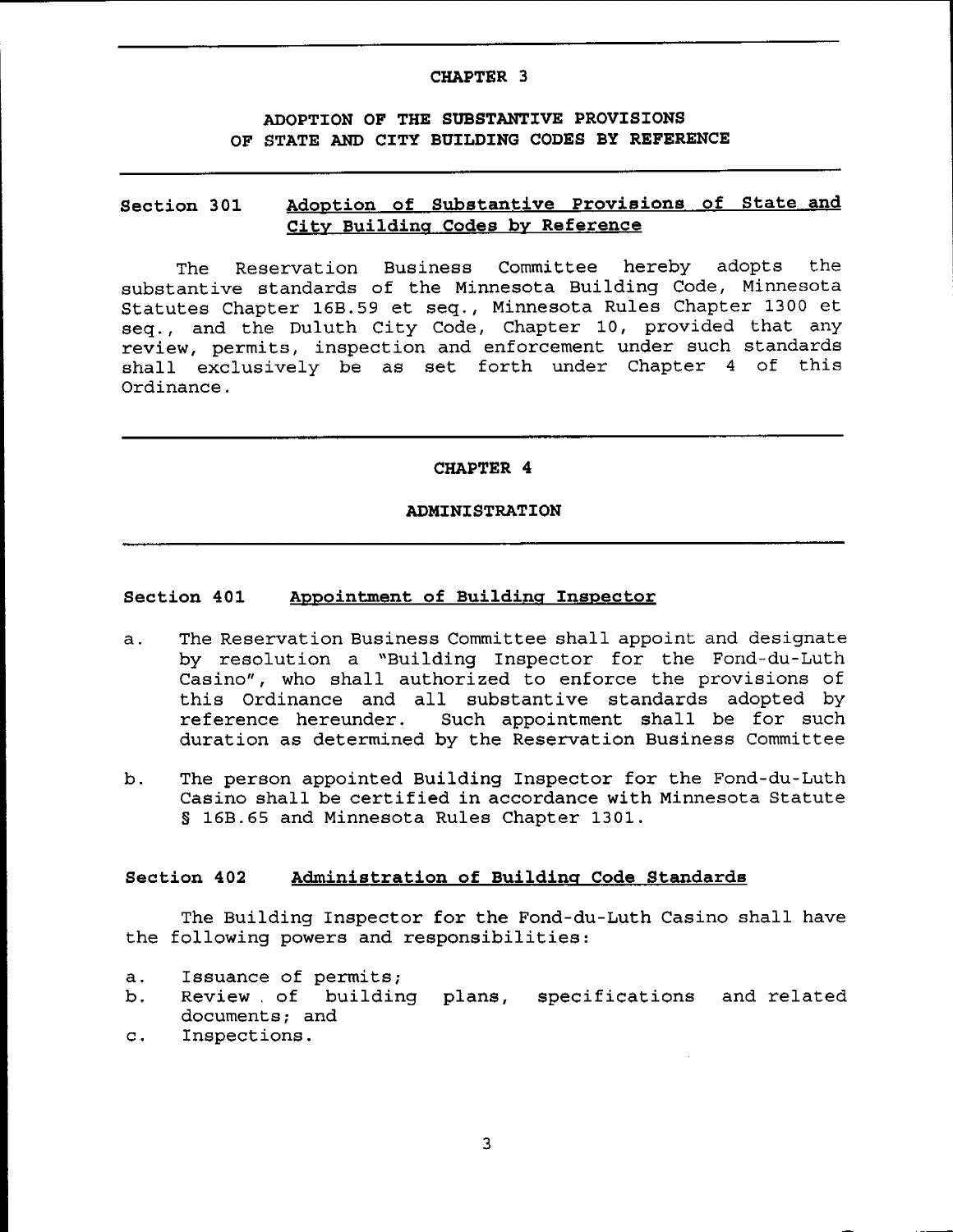#### **CHAPTER 5**

#### **REMEDIES AVAILABLE TO CITY OF DULUTH**

# **Section 501 Federal Jurisdiction.**

The remedies available to the City of Duluth under this Ordinance shall be exclusively enforceable in federal district court in accordance with Section 3 of the "Tribal-City Accord Between the City of Duluth and the Fond du Lac Band of Lake Superior Chippewa," dated June 20, 1995.

#### **CERTIFICATION**

We do hereby certify that the foregoing Ordinance #02/06 was duly presented and adopted by Resolution #1075/06 by a vote of 3 for, 0 against, <sup>0</sup> silent, with <sup>a</sup> quorum of <sup>4</sup> being present at <sup>a</sup> Special Meeting of the Fond du Lac Reservation Business Committee held on March 14, 2006 on the Fond du Lac Reservation.

 $\sqrt{6}$ foe, /Chairman Peter

Kevin R. Dupuis, Sr., Sec./Treas.

hw.,200602(031406)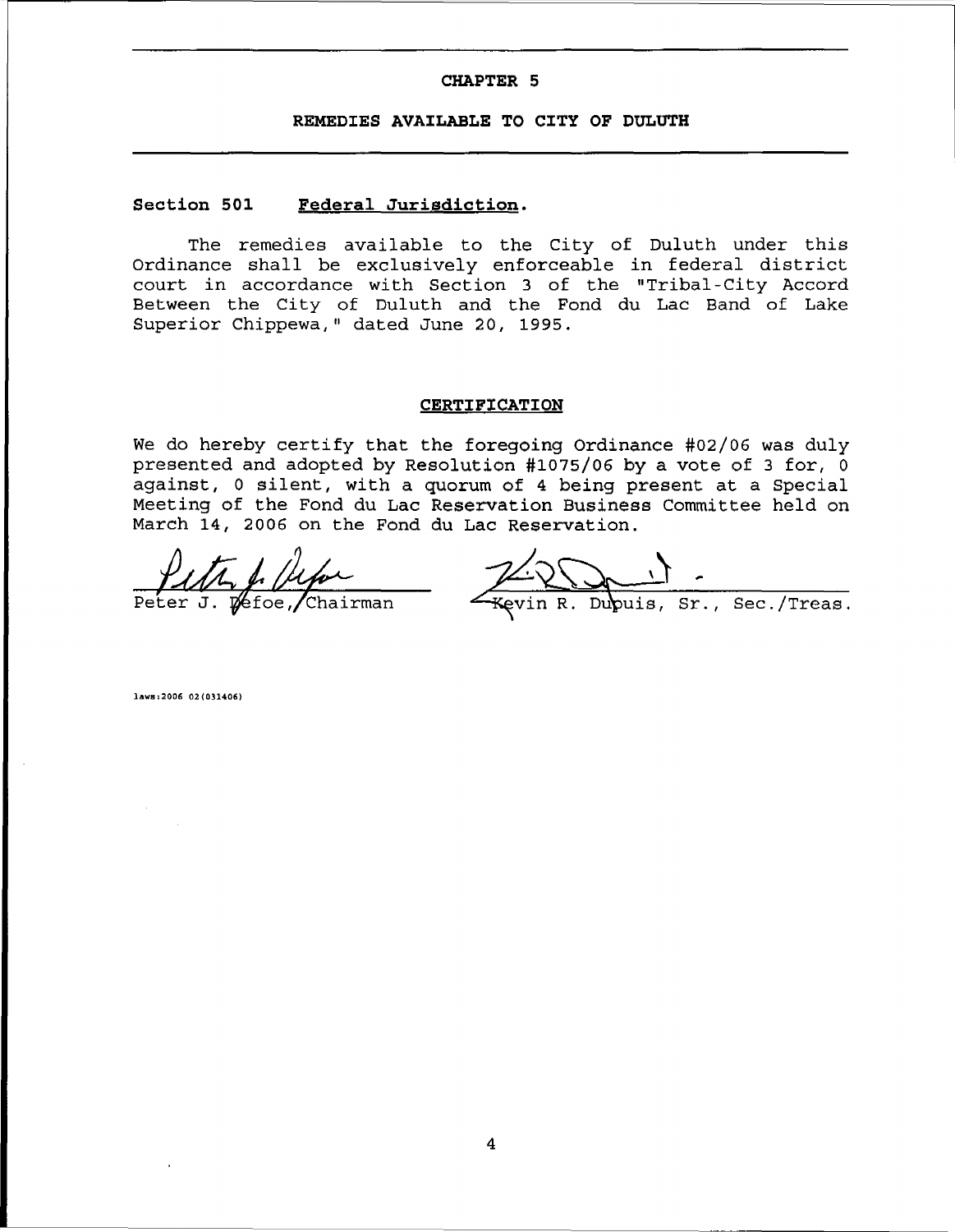# **Fond du Lac Reservation Business Committee**

1720 Big Lake Rd. Cloquet. MN 55720 Phone (218) 879-4593 Fax (218) 879-4146



Chairman Peter 1. Defoe

Secretary/Treasurer Kevin R. Dupuis, Sr.

Dist. I Councilman Eugene Reynolds

Dist. II Councilman V.R. "Butch" Martineau

Dist. III Councilman Roger ''Bouda'' Smith, Sr.

**RESOLUTION #** 1075/06

The Fond du Lac Reservation Business Committee, on behalf of the Fond du Lac Band of Lake Superior Chippewa, hereby enacts the following Resolution:

- WHEREAS, the Fond du Lac Reservation is <sup>a</sup> sovereignty, created by the Treaty of September 30, 1854, 10 Stat. 1109, as the permanent home of the Fond du Lac Band of Lake Superior Chippewa, which possesses the inherent jurisdiction and authority to exercise regulatory control within the boundaries of the Fond du Lac Reservation; and
- WHEREAS, it is the sovereign obligation of the Fond du Lac Reservation Business Committee, as the Governing Body of the Fond du Lac Band, under the Indian Reorganization Act, 25 U.S.C. § 461 et seq., and *in* accordance with the Indian Self-Determination Act, 25 U.S.C. § 450 et seq., to assume the responsibilities of self government; and
- WHEREAS, the Reservation Business Committee entered into a "Tribal-City Accord Between the City of Duluth and the Fond du Lac Band of Lake Superior Chippewa," dated June 20, 1994, relating to the operation by the Fond du Lac Band of the Fond-du-Luth Casino, which is operated on the Fond du Lac Reservation within the city limits of the City of Duluth; and
- WHEREAS, Section 4 of the Tribal-City Accord adopts the substantive standards and requirements of the state and municipal building codes of the State of Minnesota and City of Duluth as applicable to the operations at the Fond-du-Luth Casino, subject to the Band's option of adopting its own Ordinance to apply those standards to activities at the Casino as the law of the Fond du Lac Band; and
- WHEREAS, the Reservation Business Committee has now<br>developed a proposed Ordinance entitled developed a proposed Ordinance "Building Code Applicable to the Fond-du-Luth Casino" and has determined that the adoption of the proposed Ordinance is in the best interests of the Fond du Lac *Bandj*